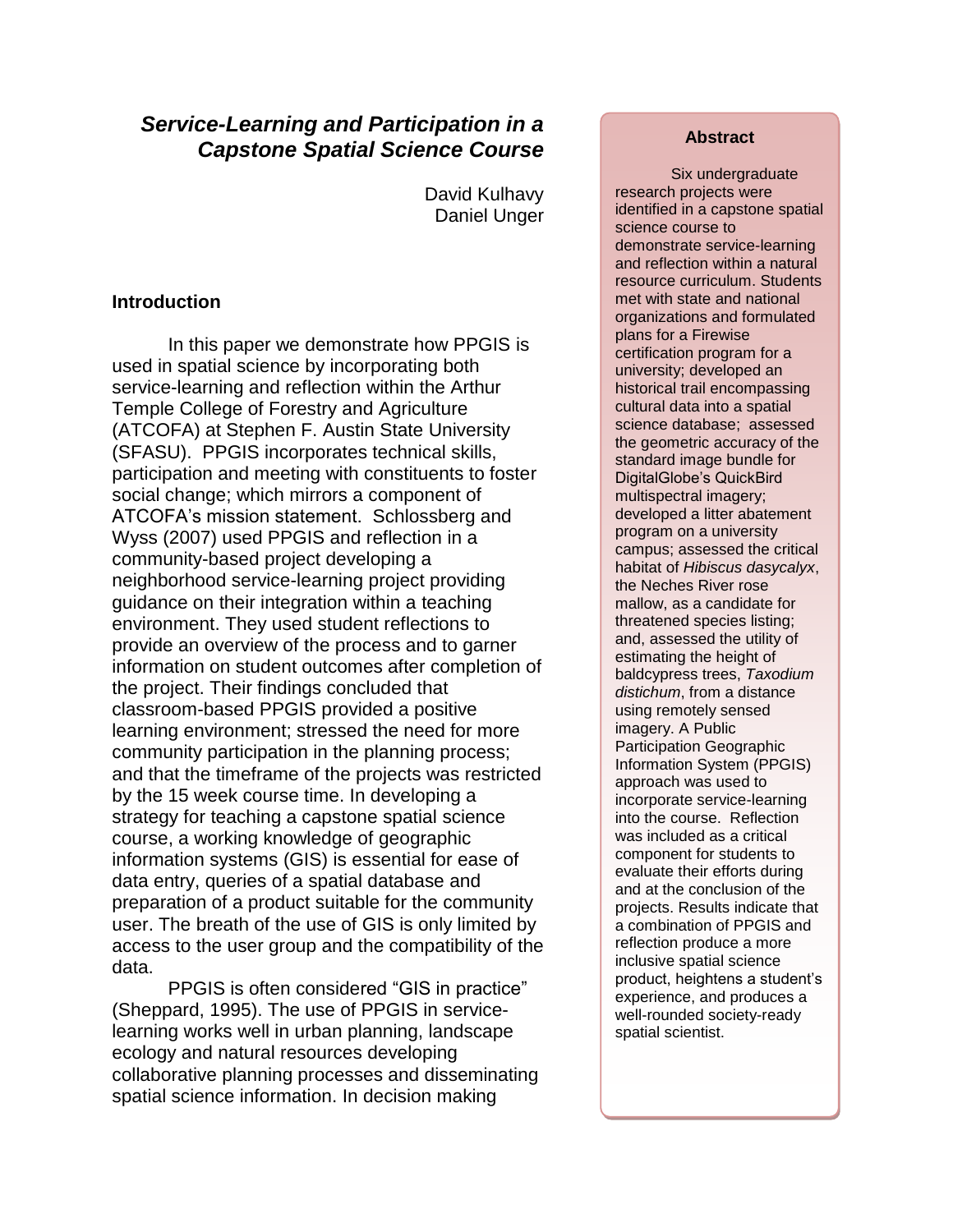using spatial science, local knowledge incorporation, spatial data analysis and the context of the spatial information leads to interactions of individuals and groups (Sieber, 2006). Brown (2012) reviewed PPGIS for regional and environmental planning developing a composite of attributes used in studies. Schlossberg and Shuford (2005) define PPGIS participants as stakeholders that bring knowledge or information to influence decisions.

The use of PPGIS within ATCOFA was adapted to an undergraduate senior level capstone course in spatial science. At the beginning of the course students were asked their knowledge of spatial science in the community or university and to outline a potential project. Students were adept at ArcGIS 10.1 (industry leading spatial science software emphasizing vector data; ESRI, Redlands, California) and ERDAS Imagine 10.1 (industry leading spatial science software emphasizing raster data; Intergraph, Norcross, Georgia). Once potential projects were chosen students entered into facilitated group discussions over potential skill building experience; shared skills and interacting with the community; and the value of a public-participation. Students were introduced to service-learning skills and the value of reflection as part of the capstone course.

Courses in spatial science lend themselves to service-learning and experiential educational opportunities and have historically incorporated aerial photographs, remotely sensed digital imagery via an aerial or satellite platform, GIS and global positioning systems (GPS) data. The capstone course in spatial science at ATCOFA combines strategic planning with stakeholders to achieve a result that is useful for the clients. The incorporation of PPGIS enhanced the learning experience by connecting students in the classroom with stakeholders for implementation of spatial science projects into land management decision making. The methods of Schlossberg and Wyss (2007) for incorporation of service-learning and reflection of interactions coupled with the concepts of Laituri (2003) for assessment of PPGIS case studies were utilized. Reflection of the activities chosen was an integral part of the course and increased the interaction of the students and the stakeholders. PPGIS links students and organizations to collect, analyze and interpret digital information and spatial data (Niles & Hanson, 2001). The components of Context, Connectivity, Capability and Content were utilized to evaluate the purpose, stakeholders, linkages, analysis, policies, infrastructure, computer literacy and data types and availability as the projects developed (Laituri, 2003).

#### Service-learning

To prepare the students for the PPGIS concept, service-learning was implemented and has the potential to reflect on and hone leadership skills through group dynamics and expert opinion (Newman, Bruyere, & Beh, 2007). Service-learning is course-based, meets identified community needs and provides reflection on the service to enhance course content and also personal values (Bringle, Hatcher, & McIntosh, 2006). Service-learning has three primary components: address a compelling issue; apply skills in an academic setting; and use purposeful reflection for student understanding for context in society. These components were used in the course as each project needed to solve (or try to solve) a compelling issue; needed to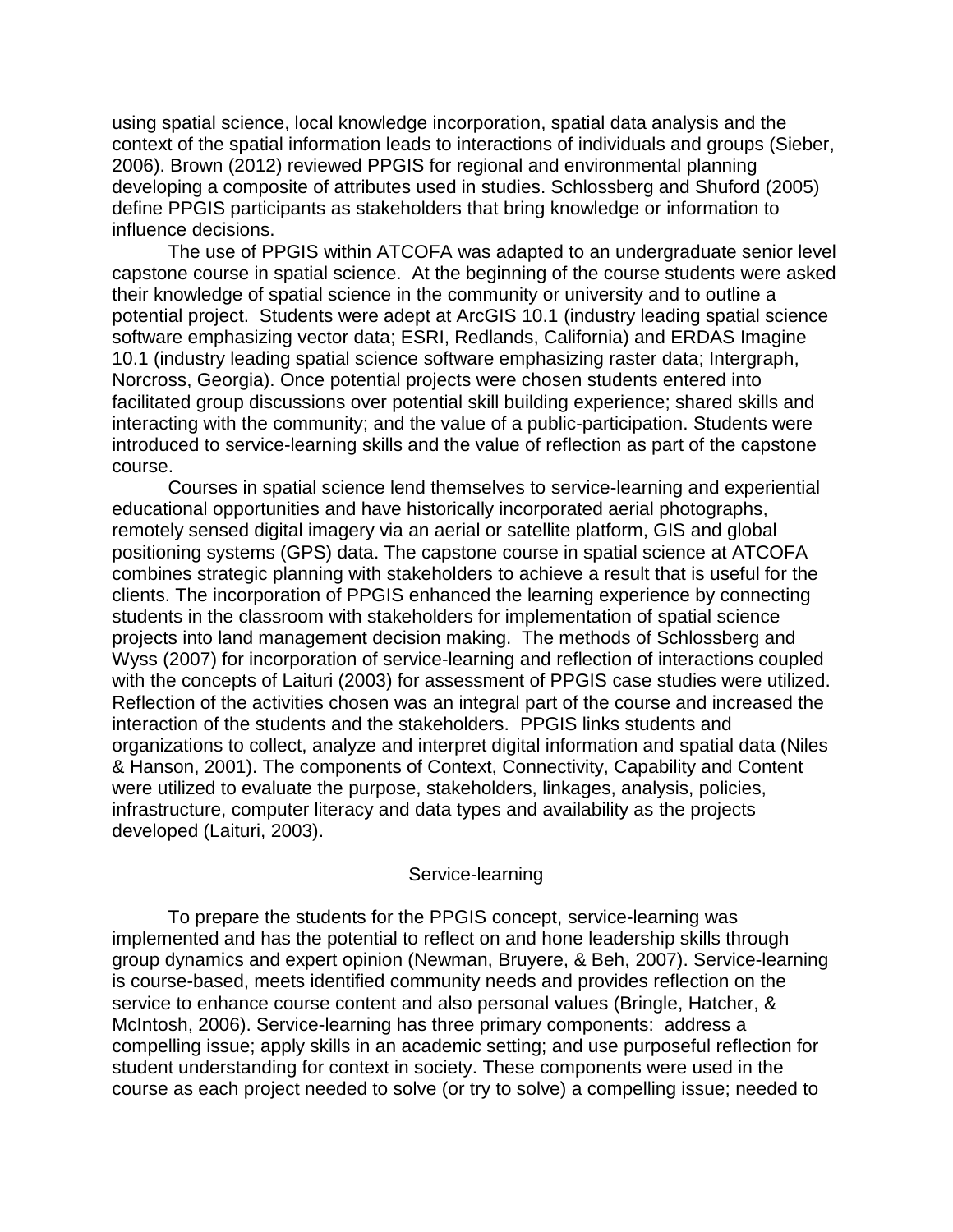apply spatial science skills in an academic setting; and take time for meaningful reflection for the context of the course at SFASU, the community and the region. To further assess these skills, a poster, PowerPoint presentation and final manuscript were prepared for the stakeholders.

#### Reflection

To fulfill incorporating reflection in spatial science, students gained critical thinking skills in both practical and theoretical environments. Reflection for servicelearning in spatial science needs to be continuous, connected, challenging, in context and an integral part of the learning process (Kolb, 1984; Hatcher & Bringle, 1997; Eyler, 2002; Hatcher, 2011). As spatial science depends on one step or activity leading to another, monitoring of the process is important in the decision making process. The main common denominator in the projects was the use of ArcGIS 10.1 to create a digital working environment that was continuously modified. Essential to the success of the projects was construction of an attribute table that could be queried for decision making.

One way to strengthen the service-learning process is to engage in effective and rigorous reflection (Eyler & Giles, 1999; Eyler, 2002). Using reflection in service-learning moves students from lower order thinking skills (identify, describe, apply) to higher-order thinking skills (analyze, synthesize, evaluate) based on Bloom's Taxonomy of Educational Objectives. Early class periods were used to identify, describe and apply GIS skills to create a spatial database. Analysis, synthesis and evaluation were used to implement the findings. Prompting of questions using the rubric proposed by Ash, Clayton, and Atkinson (2005) included identifying and describing academic concepts that related to service-learning; application of the service-learning concept; analyzing and synthesizing the academic material in the context of experiences in learning. Evaluation of the material presented provides benefits for future learning. As spatial science requires an iterative process to complete tasks, the reflection portion provides a method to evaluate progress from the descriptive phase to the analytical phase. The hands-on approach to spatial science analysis lends itself to the overall functions of service-learning including critical reflection as a component that generates and deepens learning and reinforces higher order reasoning and critical thinking (Ash et al., 2005, Ash & Clayton, 2009).

Essential to effective service-learning is that the learning and service goals are integrated; experiences in the classroom and community are aligned with reflection activities and assessment; collaborative is evident; the pedagogy is flexible for capacity building for the participants (Felton & Clayton, 2011). The connection of the learning processes and outcomes makes service-learning for spatial science effective for learning and completing products but is challenging to implement in teaching (Felton & Clayton, 2011). University-community partnerships are imperative in developing servicelearning opportunities for spatial science. Leitner, Elwood, Sheppard, McMaster, and McMaster (2000) categorized six models for delivery for community partnerships in spatial science including in-house GIS; university-community partnerships; publicly accessible GIS; map rooms; internet; and community GIS centers. The stakeholdercommunity relationship combined with communication and location of GIS set the framework for responsiveness to the needs of the stakeholders (Leitner et al., 2000).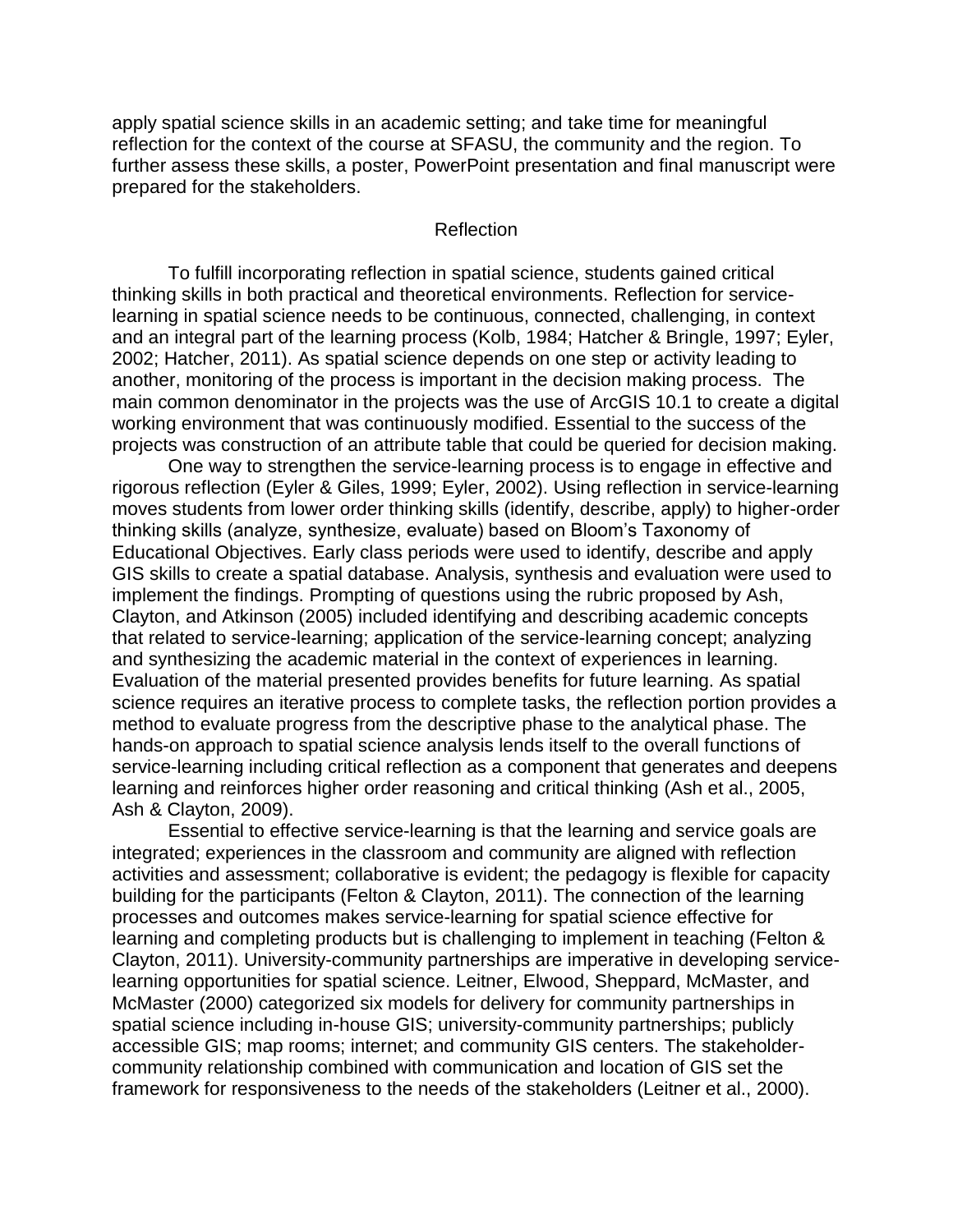In natural resource courses, students often work outdoors and evaluate data using spatial science. The learning approach that includes experiential learning components of active training for individuals to make learning and adaptive management are important skill sets in experiential learning in natural resources (Newman et al., 2007). GIS links technologies examining both the physical landscape and the human interactions with the landscape. The use of GIS for a particular community or locality can be used for problem solving (Laituri, 2003).

Using the concepts of Laituri (2003) these components were used to implement service-learning and provide an experiential learning environment. First is Context including purpose of the project or issue and does the problem consist of singular or multiple issues. What are the day-to-day decisions needed to arrive at a strategic outcome for both short-term and long-term gain? Second, are stakeholders represented and what are the partnerships being developed? Third are linkages with the partners as single or multiple agencies and development of professional backgrounds. Fourth is the unit of analysis, usually local or regional in our context. For Connectivity, the technology infrastructure and funding is identified across policies for facility use; and infrastructure of the GIS systems. The identification of an urban or rural setting is determined. Capabilities include the level of spatial science knowledge of the learner. For Content, data availability and information needed including public data often available at no cost; addition of new data collected; and qualitative or quantitative analysis of data. Schlossberg and Wyss (2007) suggest that a PPGIS course acts as a resource for service-learning and to take the project out of normal course requirements. They recommend developing an ongoing PPGIS laboratory to train and engage students in community projects independent of coursework.

Using these concepts, service-learning is implemented to fashion either userrequested products or GIS concepts developed for the local or regional community. Once projects are completed, an assessment is made of Context, Stakeholders, Linkages and Unit of Analysis following Laituri (2003). The inclusion of reflection in the process enhances the implementation and usefulness of the projects and provides continuity from one project to the next. Reflection gives students opportunities to include thoughts, feelings and subjective experience into courses (Molee, Henry, Sessa, & McKinney-Prupis, 2010). Service-learning is an effective pedagogy to link learning with addressing of society (Molee et al., 2010) and in natural resources service-learning promotes the context of the environment to promote learning and development (Easton & Monroe, 2009). In training natural resource professionals, learning and adaptive management need to become part of the approach to problem solving (Newman et al., 2007). By integrating adaptive management on a personal level, these individuals may be more successful in professional management needing these skills.

By incorporating community-based research early in the course, the students could meet with university (or community) members to participate in the project (Checkoway, 1997; Schlossberg & Wyss, 2007). The points are made to connect university knowledge in a way that is understandable to the local community. Incorporating service-learning enhances the experience by improving communications with stakeholders, increases the access to GIS knowledge and builds universitycommunity partnerships (Checkoway, 1997; Schlossberg & Wyss, 2007). The benefits of the partnerships are that university often bears costs of software, hardware and data.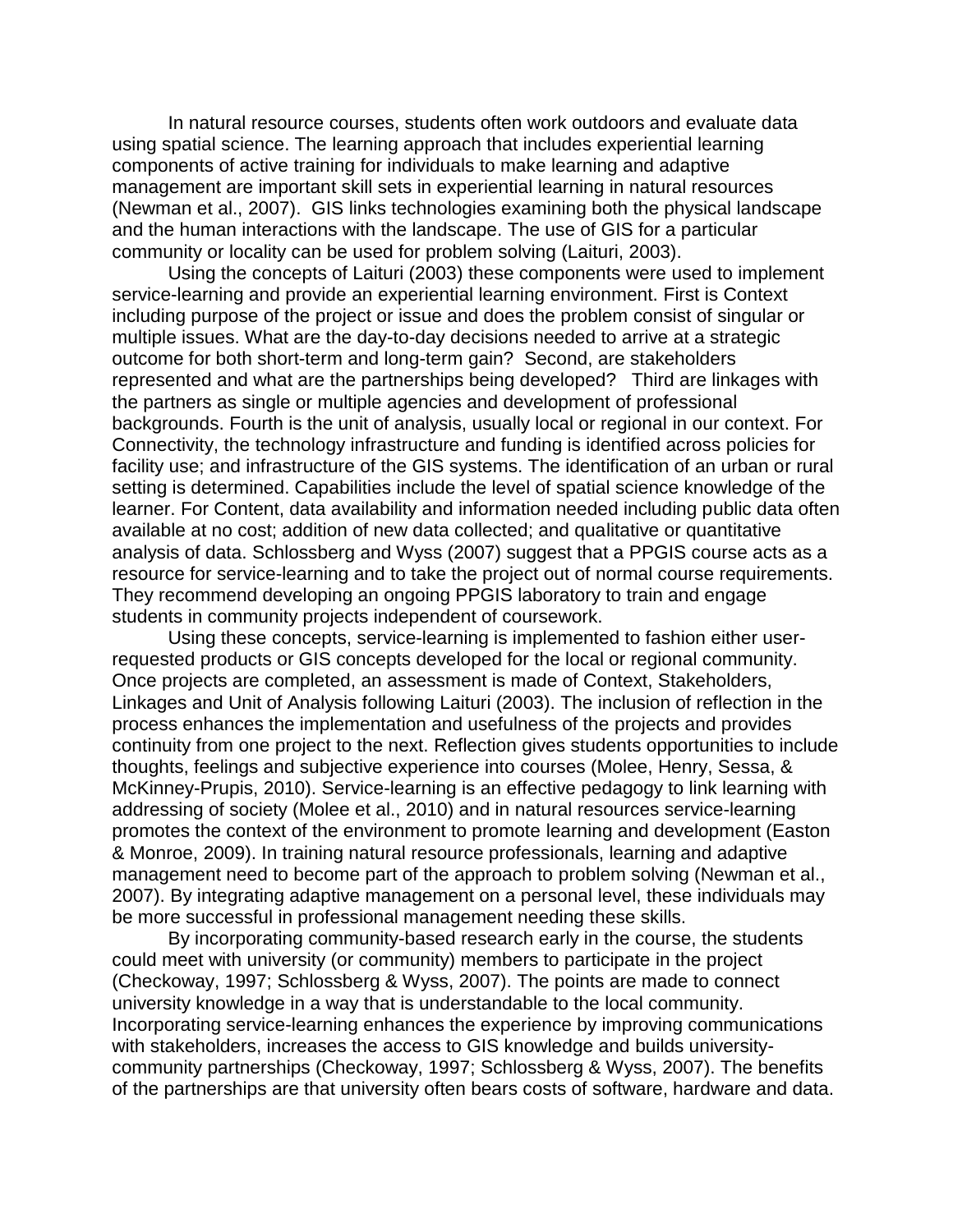Community partners often do not have the GIS data sets, so university partners are important in supplying the data (Leitner et al., 2000). As Obermeyer (1998) states, students use a variety of approaches of GIS and spatial science tools to complete a project while keeping the stakeholders informed and appraised of decisions.

Context includes the type of technology and the setting for the PPGIS. These are developed in the context of service-learning to solve an issue or a problem. Within service-learning students: learn and develop with active participation in organized service experiences that meet community needs; are integrated into the curriculum for structured student time to think and interact; are provided opportunities to use newly acquired skills and knowledge with community participation; and extend their education outside the classroom into the community to foster relationships (Schlossberg & Wyss, 2007). The stakeholders work together with the participants and agencies. Reflection is an important part of the interaction as multiple feedback is required as an integrative process. This process provides focus as the project is defined and changes are made. The unit of analysis begins as a local project and expands as the details of the projects demands this. Linkages to agencies include university, community and regional cooperation. Context of the PPGIS projects includes contact with stakeholders and linkages to participants and agencies (Laituri, 2003).

#### **Components**

Components of the course included six projects (Table 1) developed to implement the PPGIS method while developing partnerships. The projects ranged from implementation of a national Firewise project at a university; adding cultural and social data to an historic trail within a GIS database; establishing GIS control points to evaluate the geometric accuracy of DigitalGlobe's QuickBird standard image bundle; using ArcGIS 10.1 to create a litter abatement project for a university campus; developing a digital photomosaic obtained from GoProHero3 images while using Python code to automate the mosaic process; and using remotely sensed data to evaluate and visually display baldcypress tree characteristics for streamside stabilization.

To assess the projects, they were defined in context of Simple to Complex with single or multiple issues with decisions made on a day-to-day basis or long-term strategic outcomes. Stakeholders are those that assisting in the decision-making of the projects and how involved they are in the partnerships and linkages as either single or multiple agencies. Trust refers to the relationship of the participants based on background and experience. Most of these projects were local with regional implications. For Content, preexisting spatial data was available for four of the six projects for spatial data.

For the Firewise project (Tables 2 & 3), students installed fuel load plots in the SFASU university forested area and entered data into the ATCOFA ArcGIS 10.1 GIS database. At this time reflection on the project included evaluation of components of the study and how each of those affected the outcome. Following this, students contacted the coordinator of the National Wildfire Working Group, Wildfire Urban Interface Team (WUI) for a fuel reduction plan. The Texas A&M Forest Service state coordinator for WUI visited the students at the university and recommended a plan for fuel reduction. This plan was approved and implemented and the students applied for Firewise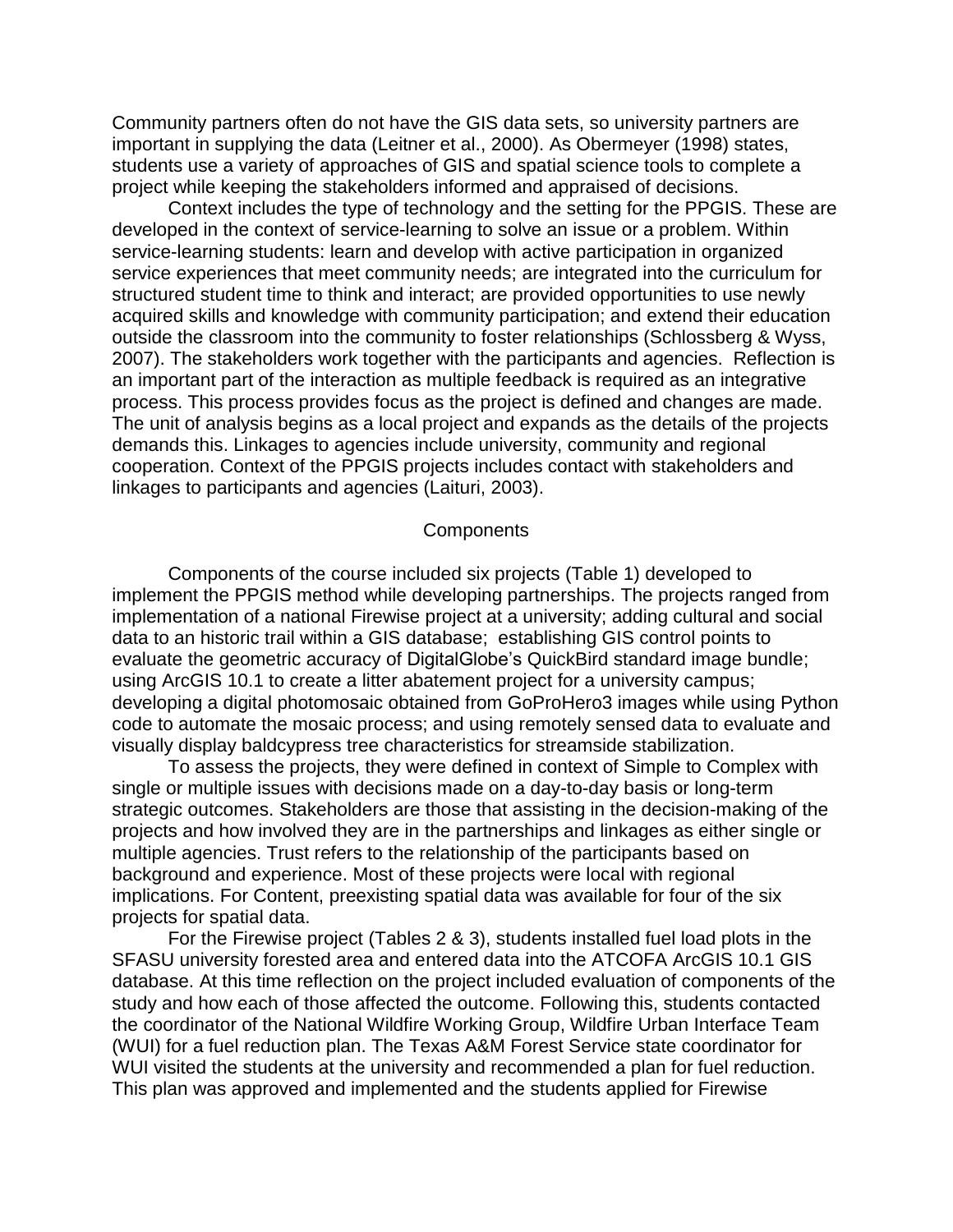designation with SFASU becoming the first Firewise university in the United States. Students received recognition from the SFASU Board of Regents. Further reflection led to poster development and presentations at national forestry conferences.

Table 1. Spatial science projects developed through service-learning.

| Project                                                 | Outcome                                                                                                                       |  |  |  |  |
|---------------------------------------------------------|-------------------------------------------------------------------------------------------------------------------------------|--|--|--|--|
| <b>Firewise Communities/</b><br><b>USA® Recognition</b> | SFASU was the first university to implement the Firewise<br>program. An integrative process was used to identify              |  |  |  |  |
| Program                                                 | community, install fuel measurement plots, construct an<br>ArcGIS 10.1 GIS data set and set up queries to determine           |  |  |  |  |
|                                                         | fuel load concentrations. Agency personnel were contacted                                                                     |  |  |  |  |
|                                                         | and fuel loads were reduced; recognition was achieved by                                                                      |  |  |  |  |
|                                                         | the Board of Regents at SFASU and the Firewise                                                                                |  |  |  |  |
| <b>Ghost Trail Historic</b>                             | Communities program.                                                                                                          |  |  |  |  |
| <b>Trail Development</b>                                | A 16 km trail was constructed in Nacogdoches, Texas<br>incorporating historical data and constructing a data file in          |  |  |  |  |
|                                                         | ArcGIS 10.1 to query the data for context of the information.                                                                 |  |  |  |  |
|                                                         | A workbook was produced incorporating GIS locations and                                                                       |  |  |  |  |
|                                                         | historic trail information and locations.                                                                                     |  |  |  |  |
| <b>Accuracy Assessment</b>                              | The geometric accuracy of QuickBird imagery was assessed                                                                      |  |  |  |  |
| of QuickBird Imagery                                    | by comparing established GPS control points in<br>Nacogdoches, Texas with coincident raster pixels within the                 |  |  |  |  |
|                                                         | QuickBird image (Unger, Kulhavy, & Hung, 2013).                                                                               |  |  |  |  |
| <b>Litter Control</b>                                   | The campus of SFASU was divided into sections for groups                                                                      |  |  |  |  |
|                                                         | to keep areas clean. A rating system was developed to                                                                         |  |  |  |  |
|                                                         | assess litter with 0, no litter; 1, light litter; 2, moderate litter; 3                                                       |  |  |  |  |
|                                                         | heavy litter; and 4 extreme litter. These ratings were added<br>to an interactive ArcGIS 10.1 GIS database to update ratings. |  |  |  |  |
|                                                         | Groups were assigned to reduce litter. Digital images of litter                                                               |  |  |  |  |
|                                                         | were incorporated into the ArcGIS 10.1 GIS database and                                                                       |  |  |  |  |
|                                                         | map product for use in litter clean up.                                                                                       |  |  |  |  |
| <b>Neches River Rose</b>                                | A GoProHero3 digital camera was used to create a mosaic of                                                                    |  |  |  |  |
| <b>Mallow Spatial</b>                                   | constructed garden plots. Data were mosaicked using                                                                           |  |  |  |  |
| <b>Distribution</b>                                     | Python code to rectify the images and create a digital map for<br>query. The method was modified to evaluate distribution and |  |  |  |  |
|                                                         | location of the Neches river rose mallow, a species with                                                                      |  |  |  |  |
|                                                         | limited distribution and incorporated into an ArcGIS 10.1 GIS                                                                 |  |  |  |  |
|                                                         | database.                                                                                                                     |  |  |  |  |
| <b>Baldcypress</b>                                      | Pictometry® hyperspatial imagery was used to assess                                                                           |  |  |  |  |
| Evaluation                                              | baldcypress tree height on a stream right-of-way (Unger,                                                                      |  |  |  |  |
|                                                         | Kulhavy, Williams, Creech, & Hung, 2014b).                                                                                    |  |  |  |  |

Data for the Firewise project was information rich including fuel load sampling database points, forest stand structure, GPS location of areas needed for fuel reduction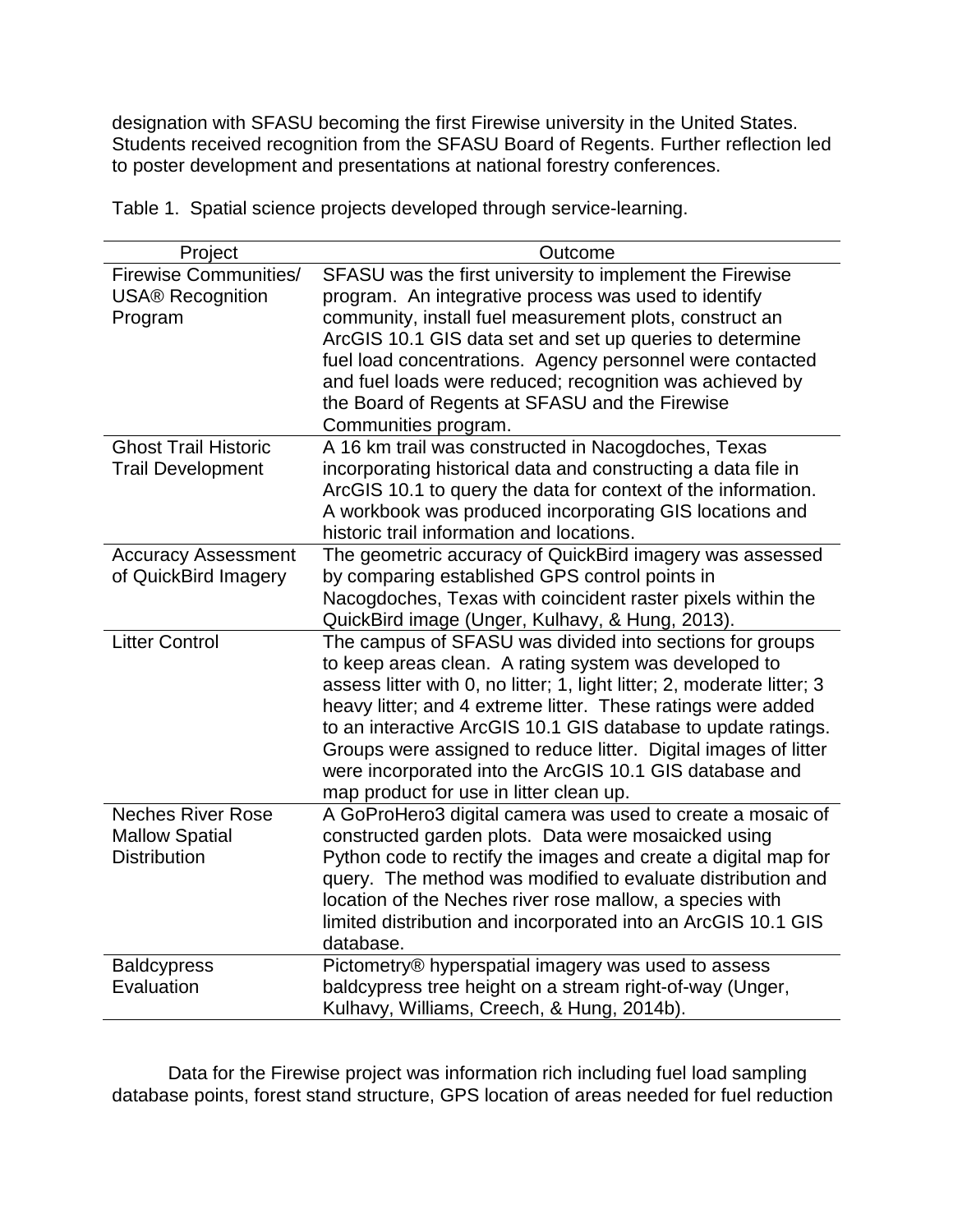and entry of data into an ArcGIS 10.1 GIS database for spatial queries of fuel reduction areas (Table 3). The context of the project was moderate in complexity combining fuel sampling and fuel reduction. Students established measurement plots for fuels based on Deeming, Burgan, and Cohen (1977), Reeves (1988), Reeves and Lenhart (1988) and Sikkink, Luter, and Keane (2009). Decisions and linkages were made weekly in consultation with stakeholders with the Texas A&M Forest Service, ATCOFA, the City of

| Components         |          |                                                    |                                    |                      |                               |          |
|--------------------|----------|----------------------------------------------------|------------------------------------|----------------------|-------------------------------|----------|
| <b>Case Study</b>  | Context: | <b>Stakeholders</b>                                |                                    | Linkages             |                               | Unit of  |
|                    | Purpose  |                                                    |                                    |                      |                               | Analysis |
|                    |          | Daily                                              | Marginal $\rightarrow$             |                      |                               | Local    |
|                    |          |                                                    | Decisions $\rightarrow$ Mainstream | $Single \rightarrow$ |                               | Regional |
|                    |          | Simple $\rightarrow$ Strategic $\rightarrow$ Elite |                                    | Multiple             | No Trust $\rightarrow$ Global |          |
|                    | Complex  | <b>Outcomes</b>                                    |                                    | Agencies             | <b>Trust</b>                  |          |
| Firewise           |          |                                                    |                                    |                      |                               |          |
|                    |          |                                                    |                                    |                      |                               |          |
|                    |          |                                                    |                                    |                      |                               |          |
| <b>Ghost Trail</b> |          |                                                    |                                    |                      |                               |          |
|                    |          |                                                    |                                    |                      |                               |          |
| Accuracy           |          |                                                    |                                    |                      |                               |          |
| Assessment         |          |                                                    |                                    |                      |                               |          |
| Litter             |          |                                                    |                                    |                      |                               |          |
| Abatement          |          |                                                    |                                    |                      |                               |          |
| <b>Rose Mallow</b> |          |                                                    |                                    |                      |                               |          |
| Assessment         |          |                                                    |                                    |                      |                               |          |
| <b>Baldcypress</b> |          |                                                    |                                    |                      |                               |          |
| Height             |          |                                                    |                                    |                      |                               |          |

Table 2. Context defining the complexity of the PPGIS projects identifying the stakeholders, agency linkages; and the unit of analysis (after Laituri, 2003).

Nacogdoches, and the National Wildfire Working Group. Fuels were identified by ATCOFA students and the Student Association of Fire Ecology (SAFE) and removed by the Texas A&M Forest Service after consultation with ATCOFA and SFASU based on the Community Wildfire Protection Plan Guide (Texas A&M Forest Service, 2012). Students with SAFE presented the plan and the removal of fuels to the SFASU Board of Regents. The project was conducted on a local basis but can be expanded to a regional or national scale.

For the Ghost Trail (Tables 2 & 3), historical data were incorporated into ArcGIS 10.1 as part of a 16 km walking trail. Reflection on use of the trail resulted in participants completing the President's Challenge for physical fitness. Once the trail was developed, it was accepted into a national trail database. Data were incorporated as written documentation of cultural and social points of interest along the trail and a workbook was printed for use as an historic trail guide. Data were from public sources and primarily qualitative. New data included updates to the route of the trails and additional information at each location resulting in additions to an ArcGIS 10.1 GIS database and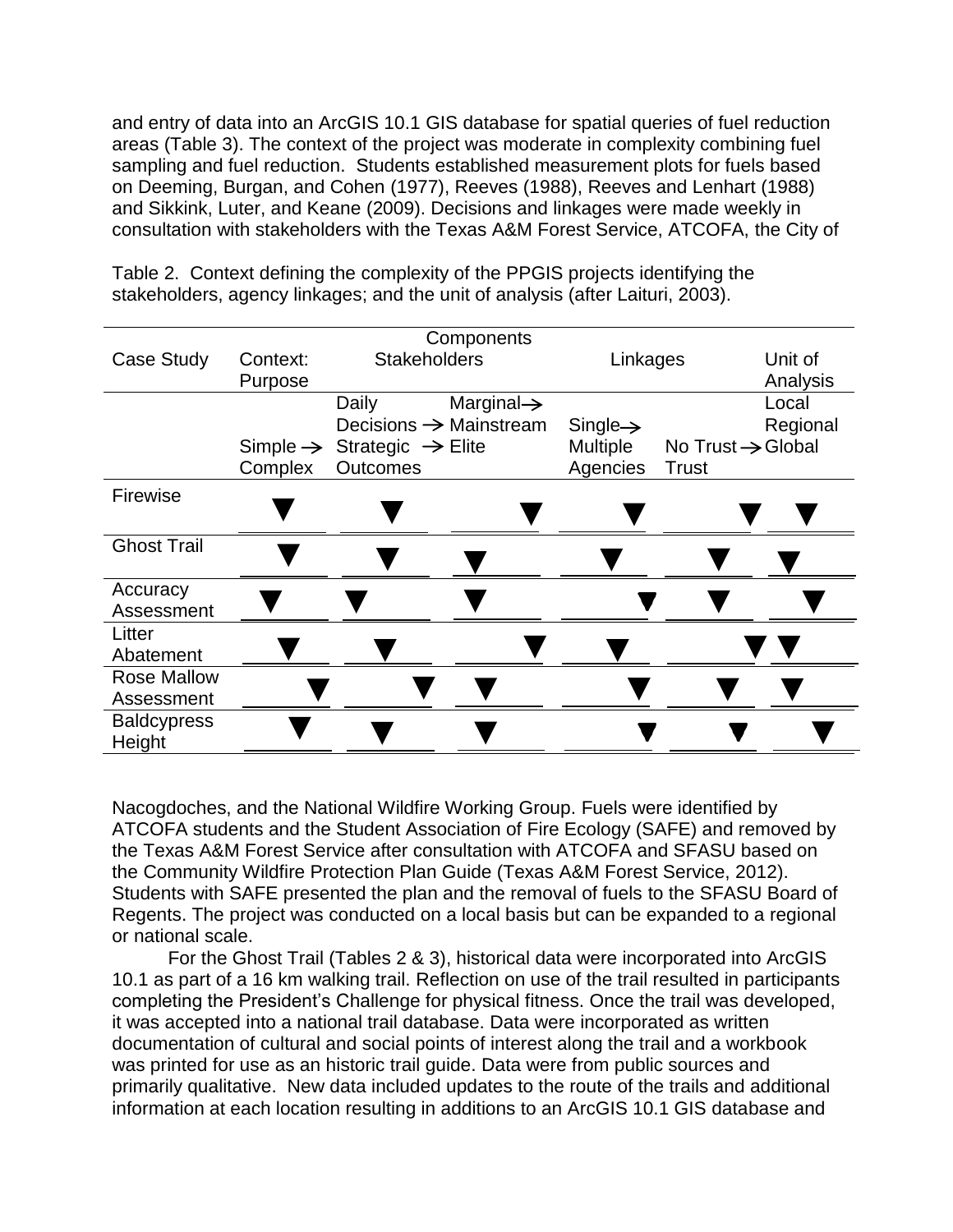reprinting of the trails booklet (Table 3). Decision making was on a biweekly basis in consultation with the City of Nacogdoches, Texas and ATCOFA. The East Texas Research Center in the SFASU Steen Library was used as a reference for local historical information. A GPS map of the trail was local but the techniques for implementing historical data and an ArcGIS 10.1 GIS database can be expanded to other locations.

Table 3. Content for data availability and data types. Format, type and quality of data reflect location and how it is negotiated in cyberspace (after Laituri, 2003).

|                    | Components                                          |           |                        |                           |  |  |
|--------------------|-----------------------------------------------------|-----------|------------------------|---------------------------|--|--|
| Case Study         | Content:                                            |           |                        |                           |  |  |
|                    | Data Availability                                   |           | Data types             |                           |  |  |
|                    | Continuums                                          |           |                        |                           |  |  |
|                    | Information Rich $\rightarrow$ Public $\rightarrow$ |           | New Data $\rightarrow$ | Qualitative $\rightarrow$ |  |  |
|                    | <b>Information Poor</b>                             | Sensitive | <b>Existing Data</b>   | Quantitative              |  |  |
| Firewise           |                                                     |           |                        |                           |  |  |
|                    |                                                     |           |                        |                           |  |  |
| <b>Ghost Trail</b> |                                                     |           |                        |                           |  |  |
|                    |                                                     |           |                        |                           |  |  |
| Accuracy           |                                                     |           |                        |                           |  |  |
| Assessment         |                                                     |           |                        |                           |  |  |
| Litter             |                                                     |           |                        |                           |  |  |
| Abatement          |                                                     |           |                        |                           |  |  |
| Rose               |                                                     |           |                        |                           |  |  |
| <b>Mallow</b>      |                                                     |           |                        |                           |  |  |
| Assessment         |                                                     |           |                        |                           |  |  |
| <b>Baldcypress</b> |                                                     |           |                        |                           |  |  |
| Height             |                                                     |           |                        |                           |  |  |

An accuracy assessment (Tables 2 & 3) was developed for DigitalGlobe's QuickBird's multispectral image data of 2.44 by 2.44 meters spatial resolution encompassing the city of Nacogdoches, Texas. ERDAS Imagine 10.1 softwere was used to onscreen digitize 33 traffic line locations using a Trimble GPS Pathfinder® Pro XRS unit (Unger et al., 2013) (Table 2). To evaluate the geometric accuracy of the QuickBird data, the 33 individual traffic lines were compared to real-world Universal Transverse Mercator easting and northing coordinates of the 33 traffic line locations. Students found that QuickBird data were well within the stated positional error for a panchromatic and multispectral image bundle and can be used as a backdrop image to on-screen digitize GIS vector data (Unger et al., 2013).

For litter abatement (Tables 2 & 3), the SFASU campus was divided into segments based on litter accumulation on a scale of 0 (no litter) to 4 (excessive litter) and incorporated into an ArcGIS10.1 GIS database for cleanup. A university group was formed to assist in clean up and mapping. The project was selected by the Clinton Global Initiative for presentation as a method to galvanize groups and individuals in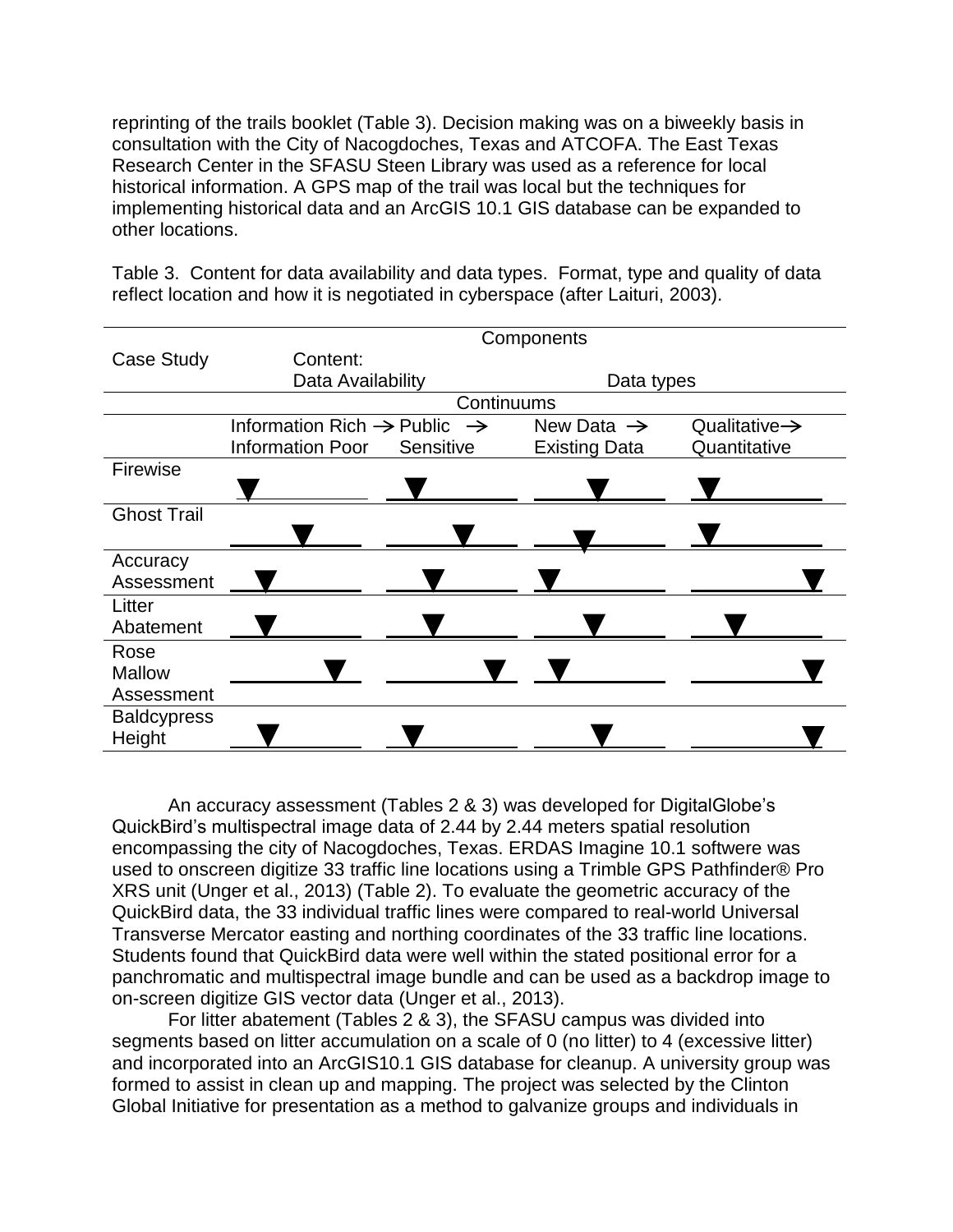campus clean ups. The Don't Mess with Texas program came to campus and celebrated the campus clean up. Presentations were made at EarthDay celebrations in Nacogdoches, Texas and with the SFASU gardens conservation education initiative. The project is continuing with target litter removal in less accessible areas of the campus forests and trails.

*Hibiscus dasycalyx*, the Neches River rose mallow (Tables 2 & 3), was recently added for consideration as a threatened or endangered plant (Federal Register, 2011). Its category for review was C, priority 2 for Texas. "We continue to find that listing this species is warranted but precluded as of the date of publication of this notice." (Federal Register, 2011, p. 66421). *Hibiscus dasycalyx* is a high priority listing. In the Federal Register (2012, p. 55968), *Hibiscus dasycalyx* was listed as a threatened species under the Endangered Species Act of 1973, as amended. *Hibiscus dasycalyx* was under consideration since 1997. Under the listing, 76 ha of critical habitat were designated in Cherokee, Houston, Trinity, Harrison and Nacogdoches Counties, Texas. To investigate the distribution of the Neches River rose mallow after a 1995 planting in Nacogdoches County, two GPS waypoints identifying the location of *Hibiscus dasycalyx* were located and plants, stalks and flowers were counted at the end of the 2013 growing season. Plants were located by measuring to each plant from one of two known GPS points. The project was completed in consultation with the Piney Woods Native Plant Center (PNPC), SFASU and a private property tract. To locate flowers, a GoProHero3 camera was mounted on a pole at 3 m in height and images were taken of plants and flowers. The images were mosaicked using Python code to rectify the images and create a digital map for query. The method was modified to evaluate distribution and location of the Neches River rose mallow, a species with limited distribution and incorporated into an ArcGIS 10. 1 GIS database.

In 2013, ATCOFA partnered with the County of Nacogdoches 911 District, the City of Nacogdoches, and the Nacogdoches County Appraisal District to purchase 2013 Pictometry hyperspatial imagery. Working with these agencies and the PNPC, students calculated the height of 60 baldcypress trees on the SFASU campus in April and May of 2013. On-screen estimates of tree height using Pictometry data were compared to field-measured tree height. The mean actual tree height of 23.20 feet when compared to Pictometry estimated mean tree height of 23.29 feet had a linear regression of  $R^2$ = 0.999 (Unger et al., 2014b) indicated Pictometry estimated tree height is no different that field measured tree height. An additional 500 baldcypress tree heights were measured with Pictometry data as part of a stream corridor stabilization project with the PNPC. The project was reviewed with the Nacogdoches County Appraisal District partner. Once the baldcypress were located and measured, they were transferred to ArcGlobe for a visual assessment of the trees within a GIS interface. As a follow up project for height comparisons, students used a clinometer, a laser range finder, a telescopic height measuring pole and on-screen Pictometry measurements to estimate light pole height using multiple oblique angles within a web-based interface and found that Pictometry height estimates were significantly more accurate than both clinometer and laser range finder for height estimates (Unger, Hung, & Kulhavy, 2014a).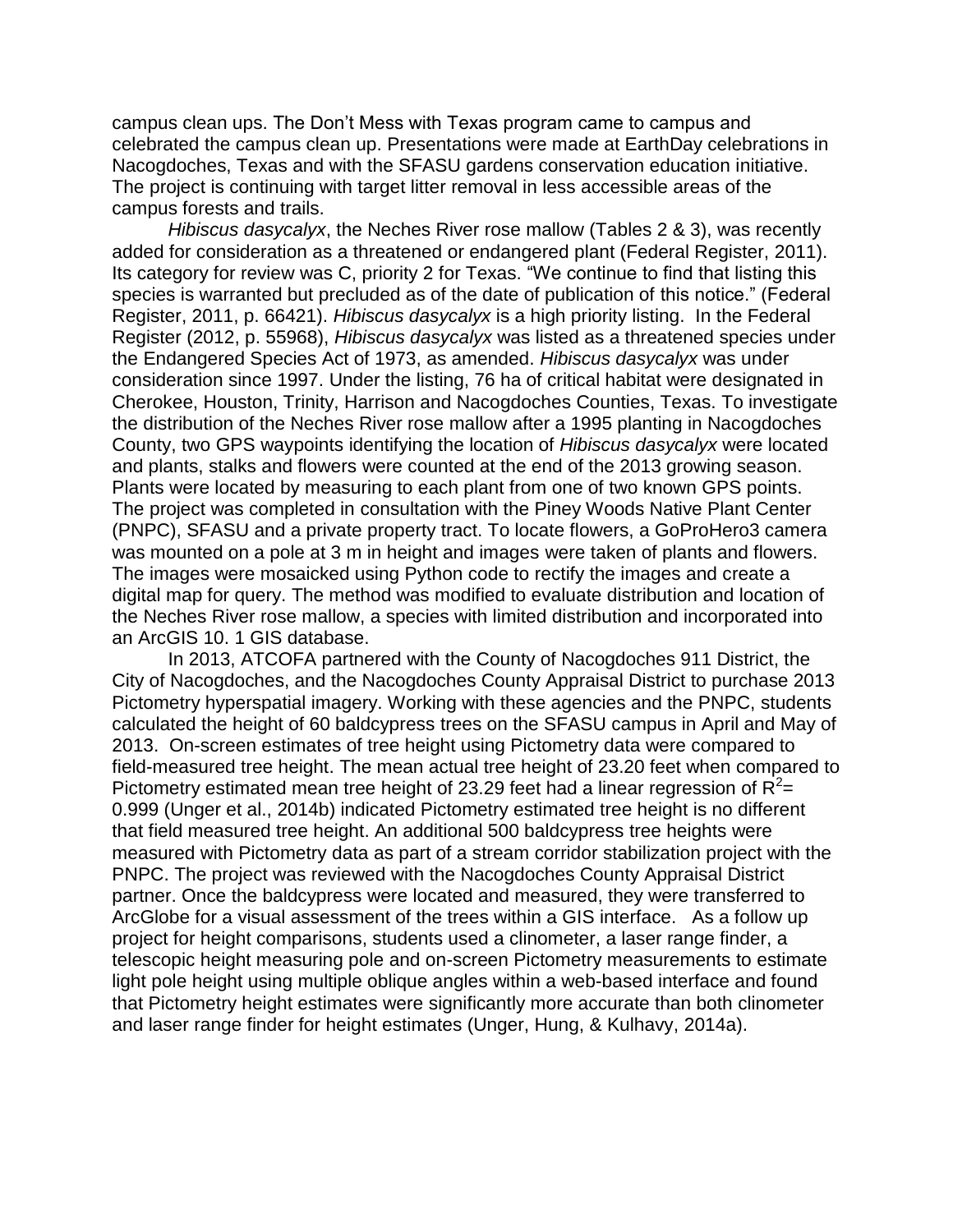## **Conclusion**

Reflection is an essential component of service-learning in PPGIS. Each group produced a poster and PowerPoint presentation for a professional conference and these were presented in local, regional and national meetings. Groups met with stakeholders to discuss their findings and how to continue to incorporate these in environmental settings. The addition of reflection as a formal requirement required students (and stakeholders) the time to analyze the projects and add additional goals as needed.

The production of the Ghost Trail project within an interactive ArcGIS 10.1 database allowed students the ability to update the project as monuments were relocated along the trail; or the trail was rerouted around construction areas. The production of the GIS database led to rapid changes in the trail map and the production of both an updated trail map and a revised booklet. Firewise produced a national product and SAFE is continuing to monitor the SFASU forest and work with the Texas A&M Forest Service, Wildland Urban Interface team to reduce fuel hazard. The accuracy assessment of DigitalGlobe's QuickBird imagery led to increased accuracy of ATCOFA images produced in both ERDAS Imagine and ArcGIS. Comparisons of land cover change over time were facilitated by the process. Litter abatement led to changes in times of litter pick up to early mornings to reduce liter accumulation. Student groups formed litter clean up teams and included work hours in the Presidents Volunteer award. Continual additions to the interactive ArcGIS database monitors litter and information is utilized to send student groups and other volunteers to targeted cleanup areas. Once these litter areas are cleared, the GIS database is updated. For the Neches River rose mallow, the ArcGIS and Pictometry databases can continue to be updated for each plant. Continued monitoring will assist with designation of critical habitat. Once Pictometry data was considered to be accurate for measuring baldcypress tree height, students continued to assess surface land area measurements, solar panel roof area measurements and building heights with Pictometry data.

Within ATCOFA, a student's ability to "use geospatial technologies, to collect, analyze and convey spatial data in multiple formats" is rated as both high importance (4.25 out of 5) and high performance (4.04 out of 5) (Bullard, Coble, Coble, Darville, Rogers, & Stephen-Williams, 2014). By presenting to stakeholders and continued discussion, each group added to and refined their project leading to professional presentations and publications. Results indicate that a combination of PPGIS and reflection produce a more inclusive spatial science product, heightens a student's experience, and produce more well-rounded society-ready spatial scientist (Bullard et al., 2014).

#### References

Ash, S. L., & Clayton, P. H. (2009). Generating, deepening and documenting learning: The power of critical reflection for applied learning. *Journal of Applied Learning in Higher Education*, 1, 25-48.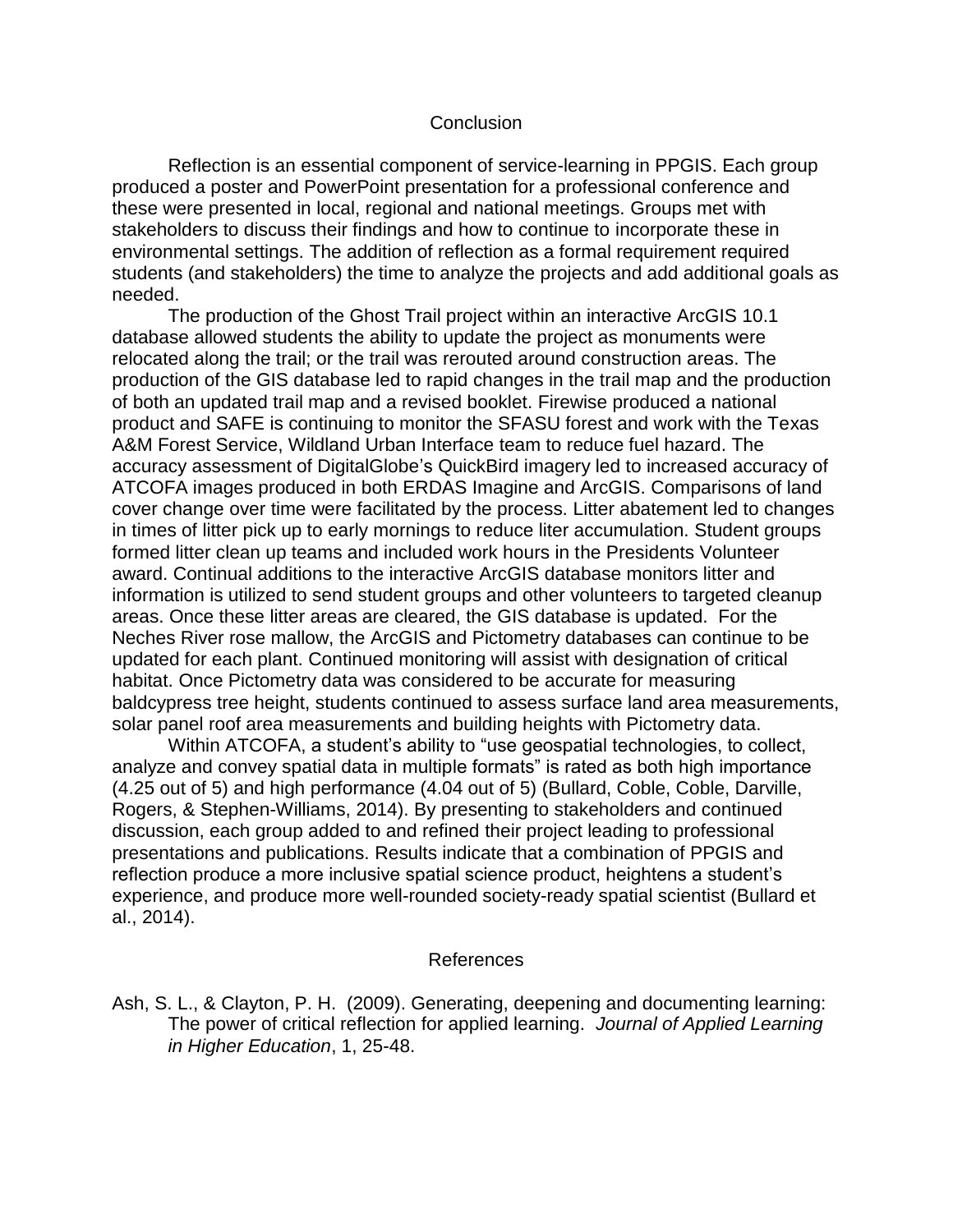- Ash, S. L., Clayton, P. H., & Atkinson, M. P. (2005). Integrating reflection and assessment to capture and improve student learning. *Michigan Journal of Community Service Learning*, 11, 49-60.
- Bringle, R., Hatcher, J., & McIntosh, R. (2006). Analyzing Morton's typology of service paradigms and integrity. *Michigan Journal of Community Service Learning*, 13, 5-15.
- Brown, G. (2012). Public participation GIS (PPGIS) for regional and environmental planning: Reflections on a decade of empirical research. *URISA Journal*, 24(2), 7-18.
- Bullard, S., Coble, D., Coble, T., Darville, R., Rogers, L., & Stephen-Williams, P. (2014). *Producing 'society-ready' foresters: A research-based process to revise the Bachelor of Science in Forestry curriculum at Stephen F. Austin State University*. ATCOFA Monograph 1-2014, Arthur Temple College of Forestry, Stephen F. Austin State University, Nacogdoches, Texas.
- Checkoway, B. (1997). Reinventing the research university for public service. *Journal of Planning Literature*, 11(3), 307-319. http://dx.doi.org/10.1177/088541229701100301
- Deeming, J. E., Burgan, R. E., & Cohen, J. D. (1977). *The National Fire Danger-Rating System-1978*. USDA Forest Service, Intermountain Forest and Range Experiment Station, General Technical Report INT-39, Ogden, Utah, pp. 63.
- Easton, J., & Monroe, M. C. (2009). *Enhancing natural resources programs with service learning*. IFAS Extension, University of Florida, Gainesville, Florida.
- Eyler, J. (2002). Reflection: Linking service and learning—linking students and communities. *Journal of Social Issues*, 58(3), 517-534. http://dx.doi.org/10.1111/1540-4560.00274
- Eyler, J. S., & Giles, D. E. (1999). Where's *the learning in service-learning?* San Francisco, California: Jossey-Bass.
- Federal Register. (2011). *Endangered and Threatened Wildlife and Plants; Review of Native Species That Are Candidates for Listing as Endangered or Threatened; Annual Notice of Findings on Resubmitted Petitions; Annual Description of Progress on Listing Actions; Proposed Rule, Part II*. Department of the Interior, Fish and Wildlife Service, 50 CFR Part 17, October 26, 76, 207, 66370-66434.
- Federal Register. (2012). Endangered *and Threatened Wildlife and Plants; Determination of Status, for Texas Golden Gladecress and Neches River Rosemallow and Designation of Critical Habitat; Proposed Rule, Part III*. Department of the Interior, Fish and Wildlife Service, 50 CFR Part 17, September 11, 77, 176, 55968-56026.
- Felten, P., & Clayton, P. H. (2011). Service learning. *New Directions for Teaching and Learning*, 128, 75-84. http://dx.doi.org/10.1002/tl.470
- Hatcher, J. A. (2011). Assessing civic knowledge and engagement. *New Directions for Institutional Research*, 149, 81–92. http://dx.doi.org/10.1002/ir.382
- Hatcher, J. A., & Bringle, R. G. (1997). Reflection. *College Teaching*, 45(4), 153-158. http://dx.doi.org/10.1080/87567559709596221
- Kolb, D. A. (1984). Experiential *learning: Experience as the source of learning and development*. Upper Saddle River, New Jersey: Prentice-Hall.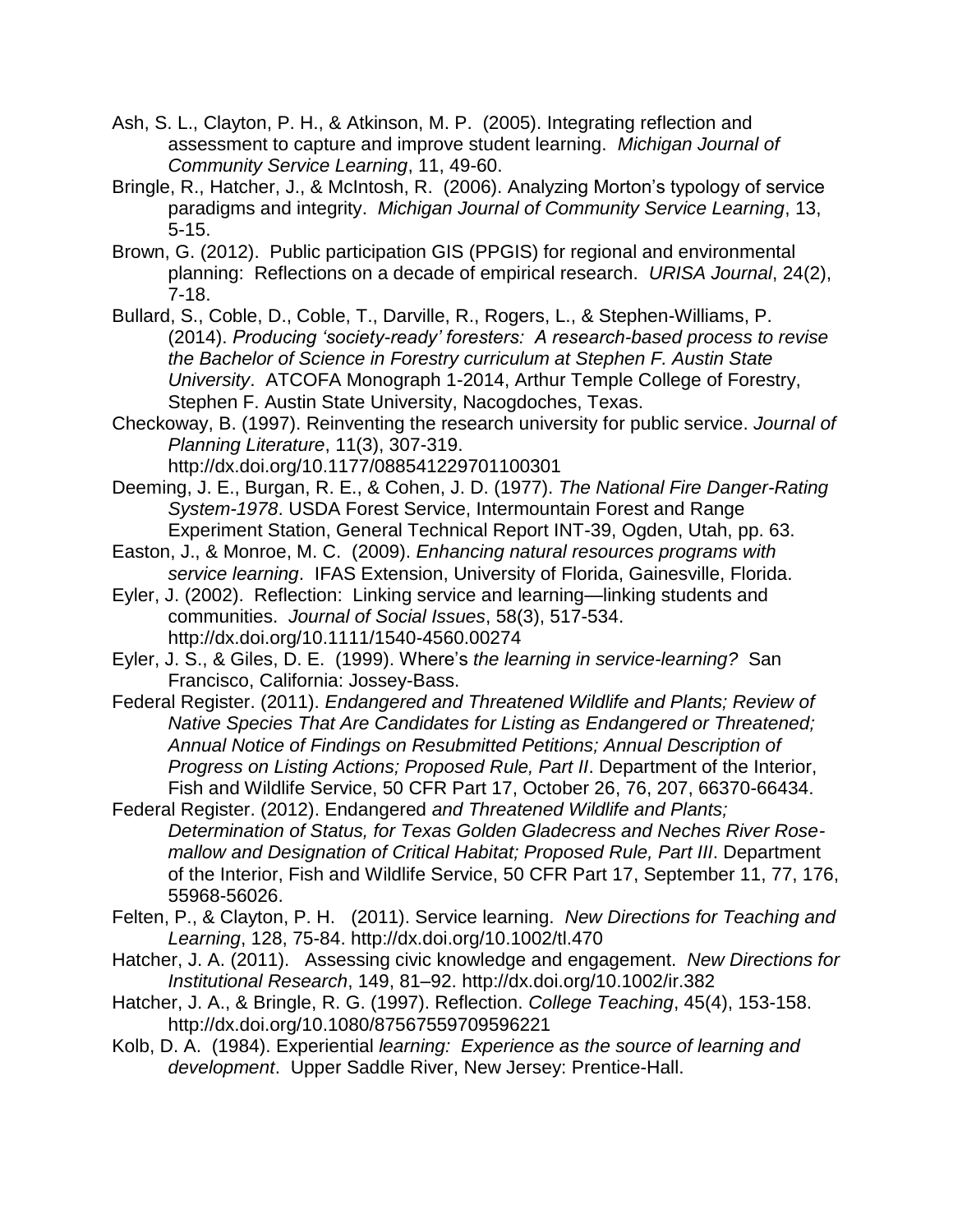- Laituri, M. (2003). The issue of access: An assessment guide for evaluating public participation geographic information science case studies. *URISA Journal*, 15, 25-32.
- Leitner, H., Elwood, S., Sheppard, E., McMaster, S., & McMaster, R. (2000). Modes of GIS provision and their appropriateness for neighborhood organizations: Examples from Minneapolis and St. Paul, Minnesota. *URISA Journal*, 12(4), 45- 58.
- Molee, L. M., Henry, M. E., Sessa, V. I., & McKinney-Prupis, E. R. (2010). Assessing learning in service-learning courses through critical reflection. *Journal of Experiential Education*, 33(3), 239-257. http://dx.doi.org/10.5193/JEE33.3.239
- Newman, P., Bruyere, B. L., & Beh, A. (2007). Service-learning and natural resource leadership. *Journal of Experiential Education*, 30(1), 54-69. http://dx.doi.org/10.5193/JEE.30.1.54
- Niles, S., & Hanson, S. (2001). *A new era of accessibility: Or is it?* Workshop on Access to Geographic Information and Participatory Approaches Using Geographic Information Systems. Spoleto, Italy, December 6-8.
- Obermeyer, N. J. (1998). The evolution of public participation GIS. *Cartography and Geographic Information Systems*, 25(2), 65-66. http://dx.doi.org/10.1559/152304098782594599
- Reeves, H. C. (1988). *Photo guide for appraising surface fuels in east Texas: grass, clearcut, seed tree, loblolly pine, shortleaf pine, loblolly/shortleaf pine, slash pine, longleaf pine, and hardwood cover types*. Center for Applied Studies, School of Forestry, Stephen F. Austin State University, Nacogdoches, Texas.
- Reeves, H. C., & Lenhart, J. D. (1988). Fuel weight predictions equations for understory woody plants in eastern Texas. *Texas Journal of Science*, 40(1), 49- 53.
- Schlossberg, M., & Shuford, E. (2005). Delineating "public" and "participation" in PPGIS. *URISA Journal*, 16(2), 15-26.
- Schlossberg, M., & Wyss, D. (2007). Teaching by doing: PPGIS and classroom-based service learning. *URISA Journal*, 19(1), 13-22.
- Sheppard, E. (1995). GIS and society: Towards a research agenda. *Cartography and Geographic Information Systems*, 22(1), 5-16. http://dx.doi.org/10.1559/152304095782540555
- Sieber, R. (2006). Public participation geographic informations systems: A literature review and framework. *Annals of the Association of American Geographers*, 96(3), 491-507. http://dx.doi.org/10.1111/j.1467-8306.2006.00702.x
- Sikkink, P. G., Luter, D. E., & Keane, R. E. (2009). *Field guide for identifying fuel loading models*. U. S. Department of Agriculture, Forest Service, Rocky Mountain Research Station, General Technical Report RMRS-GTR-225.
- Texas A&M Forest Service. (2012). *Community wildfire protection plan guide*. Wildland Urban Interface Program, Mitigation and Prevention Department, College Station, Texas, Retrieved from

http://texasforestservice.tamu.edu/uploadedFiles/FRP/New\_-

Mitigation/Unsafe\_Debris\_Burning/CWPP2.pdf